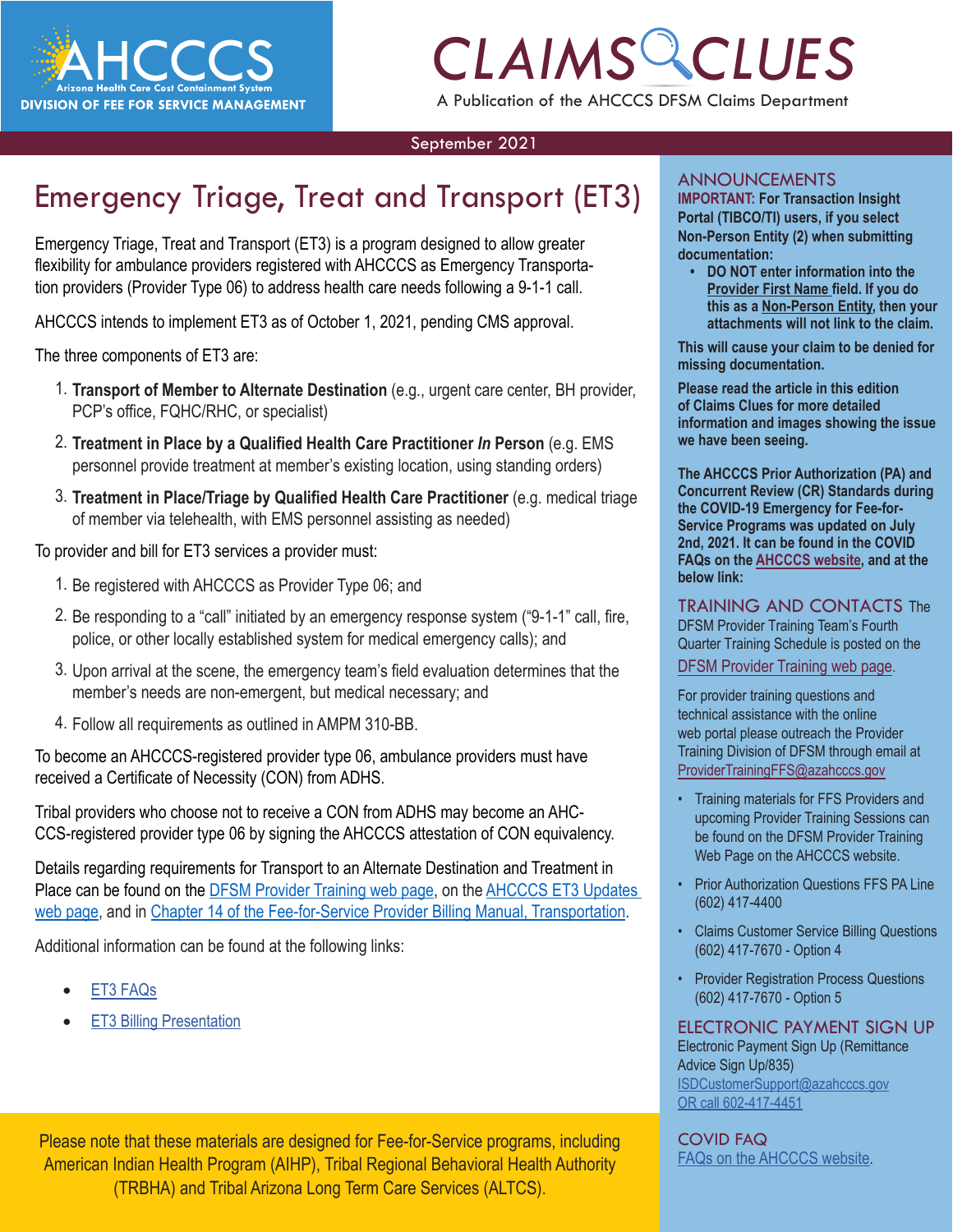## Medical Review Documentation Requirements

#### **Documentation Requirements for Claims Requiring Medical Review**

#### **UB-04 claims Documentation Requirements**

- **Emergency Department Records**
- History and Physical
- Discharge Summary
- Medication Administration Record (MAR)
- Physician Orders; observation orders, if applicable
- Diagnostic Test Results
- Progress Notes
- Operative Report(s), if applicable
- Labor and Delivery Room Report, if applicable

#### **UB-04 Outlier Documentation Requirements**

In addition to the above documentation for UB-04 claims if a claim qualifies for an outlier payment the following documentation will also be needed.

- Itemized statement matching the billed charges and dates of service
- All procedure reports (bronchoscopy, laceration repair, lumbar puncture, PICC insertion, Cardiac Cath, etc.)
- Operating room and anesthesia times. (Need the operative report and anesthesia records as they contain some of the charges/supplies/implants/medications that might not be listed elsewhere)
- • CT/MRI/MRA/Nuclear Medicine/Echo reports/Interventional Radiology
- Dialysis/CRRT Flowsheets
- High dollar medical supplies
- **Ventilator Days**
- Nitric Oxide Days
- Blood Administration (copy of blood administration tag that has the date, start/stop times, and signature of administrator)
- PACU in and out times
- **Perfusion**
- **Cardiac Arrest Reports**

Additional documentation may be requested when needed.

CMS 1500 Documentation Requirements

- Emergency Department Records
- History and Physical
- Anesthesia Records including start and stop times
- Pathology reports
- Progress notes, history and physical office records, discharge summary, and consult reports.
- Xray/Scan reports
- Procedure reports

### Documentation Requirements and the Transaction Insight Portal

The Division of Fee-for-Service management 0DFSM) may require providers to submit documentation for certain services.

The [Transaction Insight Portal](https://tiwebprd.statemedicaid.us/AHCCCS/default.aspx?ReturnUrl=%2fAHCCCS%2f) is the preferred method for submitting medical records, the AHCCCS Daily Trip Report (for Non-Emergency Medical Transports), and any other supporting documentation required for the processing of a claim.

AHCCCS will be holding continued trainings on use of the [Transac](https://tiwebprd.statemedicaid.us/AHCCCS/default.aspx?ReturnUrl=%2fAHCCCS%2f)[tion Insight Portal](https://tiwebprd.statemedicaid.us/AHCCCS/default.aspx?ReturnUrl=%2fAHCCCS%2f) throughout the 4th quarter of 2020. These trainings are also available on the [DFSM Provider Training Web Page](https://www.azahcccs.gov/Resources/Training/DFSM_Training.html) 24/7 under "Trainings by Subject" (select AHCCCS Online Provider Portal) and the "Provider Training Video Library" headings.

AHCCCS will also be offering a new training to providers on Docu-

mentation for Claims Submission and Concurrent Review requirements in the 4th quarter of 2020.

Documentation for Claims Submission and Concurrent Review

*This training covers the responsibility of providers to submit required documentation with claims, and to respond to AHCCCS requests for documentation for concurrent review.*

*NOTE: This training does not cover 'how to use' the Transaction Insight Portal.* 

Trainings require advanced registration. Please visit the **DFSM** [Provider Training Web Page](https://www.azahcccs.gov/Resources/Training/DFSM_Training.html) and look under Training Schedules for registration links. A copy of the provider training schedule for the 4th quarter of 2020 is also contained below in this newsletter.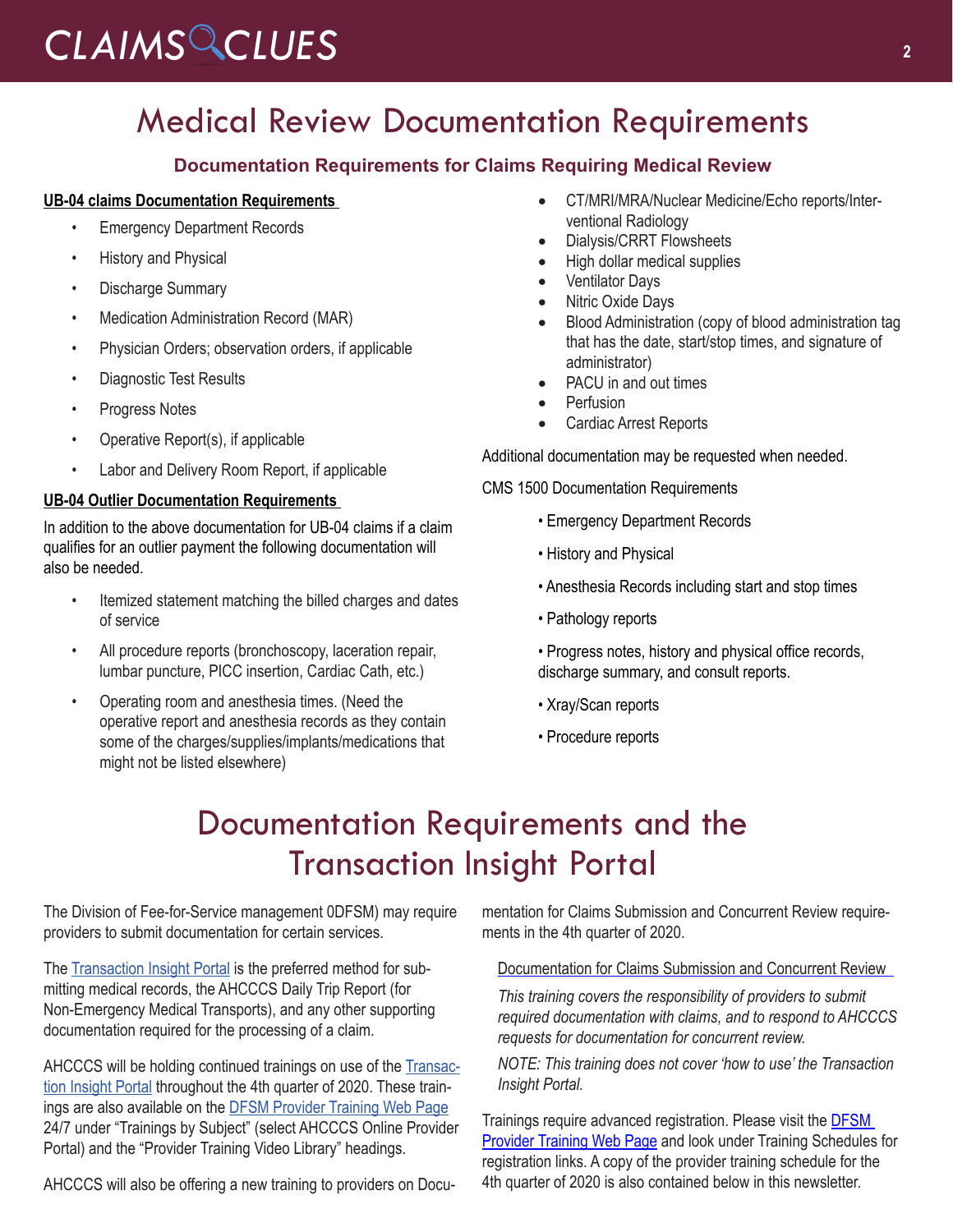## Transaction Insight Portal – Important Information for Users Who Select Non-Person Entity

#### **Attention All Transaction Insight (TI/TIBCO) Portal / Web Upload Attachment Users**

This is an **important notice** for providers who log onto the Transaction Insight Portal (also known as TIBCO or the TI Portal) to upload attachments, such as medical records and the Daily Trip Report

If you select **Non-Person Entity (2)** and then enter in information into the **Provider First Name** field, this will cause an error and your attachments will not link to the claim.

#### **This will cause your claim to be denied for missing documentation.**

AHCCCS has been seeing multiple errors amongst providers who are submitting documentation as a Non-Person Entity (2). Do not enter any values in the Provider First Name when submitting documentation as a Non-Person Entity.

#### **INCORRECT**

Provider Entity Type Qualifier: Person (1) Non-Person Entity (2)

Provider Last or Organization Name: Organization Name

Provider First Name: Organization Name (If you put something here, the documentation may not attach and the claim could deny.)

#### **CORRECT (Provider First Name must be blank/empty)**

Provider Entity Type Qualifier Person: (1) **Non-Person Entity (2)**

Provider Last or Organization Name: Organization Name

#### Provider First Name:

The Provider First Name field **must** be left blank when a Non-Person Entity is chosen. The below image shows the correct way to do this in the portal.

| Transaction Set Purpose Code   02 - Add             |                                                                     |              |
|-----------------------------------------------------|---------------------------------------------------------------------|--------------|
| Submitter Last or Organization Name <b>EDI TEAM</b> |                                                                     | ×            |
|                                                     | Provider Entity Type Qualifier ◯ Person (1) ( Non-Person Entity (2) | $\mathbf{r}$ |
| Provider Last or Organization Name COMPANY          |                                                                     | $\mathbf{R}$ |
| <b>Provider First Name</b>                          |                                                                     |              |

#### **Please also review Page 8 (Submitter Last or Organization Name) in the guide:**

#### [Transaction Insight Web Upload Attachment Guide](https://www.azahcccs.gov/Resources/Downloads/DFMSTraining/2018/TransactionInsight_TI_PortalWebUploadAttachmentGuide.pdf)

If you encounter problems logging on to the TI Portal, please contact EDI Customer Support at [servicedesk@azahcccs.gov](mailto:servicedesk@azahcccs.gov) Please click on the link below to download the latest training on the new web upload attachment layout.

• [New TI Portal User Guide](https://www.azahcccs.gov/Resources/Downloads/DFMSTraining/2021/TransactionInsightWebUploadGuide.pdf)

Any additional questions regarding training on the TI portal, please contact:

[ProviderTrainingFFS@azahcccs.gov](mailto:ProviderTrainingFFS@azahcccs.gov.)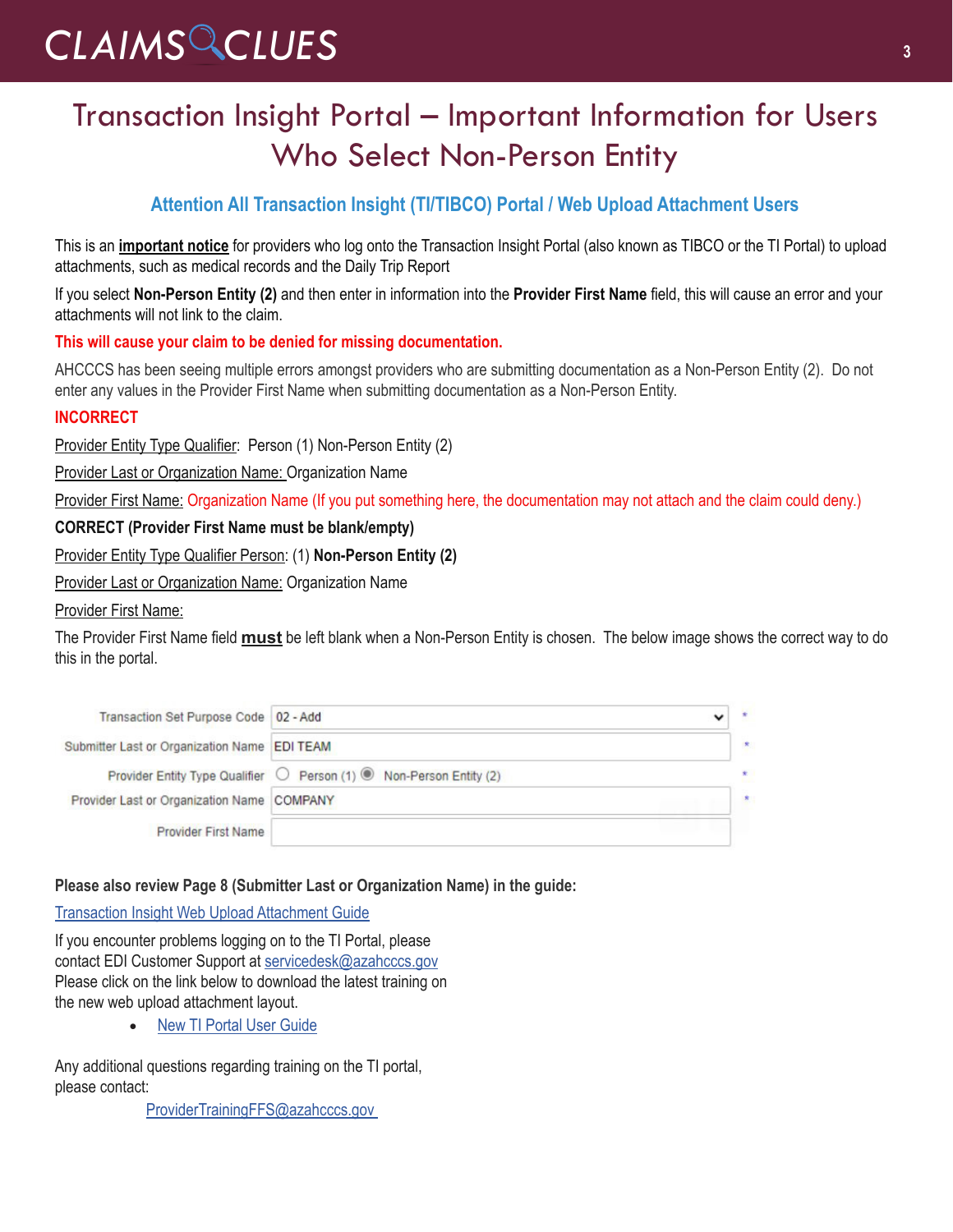## Transaction Insight Portal - PWK 12 digit CRN matching

The AHCCCS Online Claims Submission (Attachment Tab) Control Number or Claims 837 Submission Loop 2300/PWK06 must be the same data/value entered in the Transaction Insight Payer Claim Control Number or Provider Attachment Control Number

Examples: AHCCCS Online Claims Submission Control Number = A1234567809212020

Transaction Insight Payer Claim Control Number or Provider Attachment Control Number = A1234567809212020

AHCCCS 837 Submission Loop 2300/PWK06 = A1234567809212020

Transaction Insight Payer Claim Control Number or Provider Attachment Control Number = A1234567809212020

If you received a letter that states your claim is denied due to missing documentation, then you must complete your Transaction Insight web upload using the 12 digit Claim Record Number of your claim.

Example: Transaction Insight Payer Claim Control Number or Provider Attachment Control Number = 212640001234

Example of Invalid entries: 212640001234001

Note: If you submit with the 12 digit CRN Number and the Line No, for example, 212640001234001, then your Transaction Insight web upload will not be linked to its claim and will be denied for missing documentation.

## COVID-19 Information

AHCCCS is responding to an outbreak of respiratory illness, called COVID-19, caused by a novel (new) coronavirus. Health officials urge good hand washing hygiene, covering coughs, and staying home if you are sick.

To address Medicaid-related questions from providers and contractors about COVID-19, AHCCCS has developed a list of Frequently Asked Questions Regarding Coronavirus Disease 2019 (COVID-19), updated regularly as more information becomes available.

#### **[COVID-19 FAQs](https://azahcccs.gov/AHCCCS/AboutUs/covid19FAQ.html)**

Find out more at: [https://azahcccs.gov/AHCCCS/AboutUs/covid19.](https://azahcccs.gov/AHCCCS/AboutUs/covid19.html) [html](https://azahcccs.gov/AHCCCS/AboutUs/covid19.html)

Learn how to protect yourself and stop the spread of COVID-19.

Visit [azdhs.gov/COVID19](https://azdhs.gov/covid19) and [cdc.gov/COVID19.](https://www.cdc.gov/covid19)

If you are an AHCCCS member who is experiencing flu-like symptoms, please call the 24-hour Nurse Line for your health plan. Phone numbers can be found on the [AHCCCS website](https://azahcccs.gov/AHCCCS/AboutUs/covid19.html).

### AHCCCS Prior Authorization and Concurrent Review Standards during the COVID-19 Emergency for Fee-for-Service Programs

The memo on AHCCCS Prior Authorization (PA) and Concurrent Review Standards during the COVID-19 Emergency for Fee-for-Service Programs has been updated as of August 18th, 2021. Please review the [PA standards.](https://azahcccs.gov/AHCCCS/Downloads/COVID19/AHCCCSPriorAuthorization.pdf)

## APEP FAQs

If you're seeking quick answers to common questions regarding APEP or enrolling as an AHCCCS provider. Please visit the current list of common questions regarding the provider enrollment process. The list of FAQs can be found at: [https://azahcccs.gov/](https://azahcccs.gov/PlansProviders/NewProviders/registration/APEP/faq.html)

[PlansProviders/NewProviders/registration/APEP/faq.html](https://azahcccs.gov/PlansProviders/NewProviders/registration/APEP/faq.html) For all other enrollment questions, please contact Provider Assistance (602) 417-7670 option 5 or email **APEPTrainingQuestions@** [azahcccs.gov](mailto:APEPTrainingQuestions@azahcccs.gov)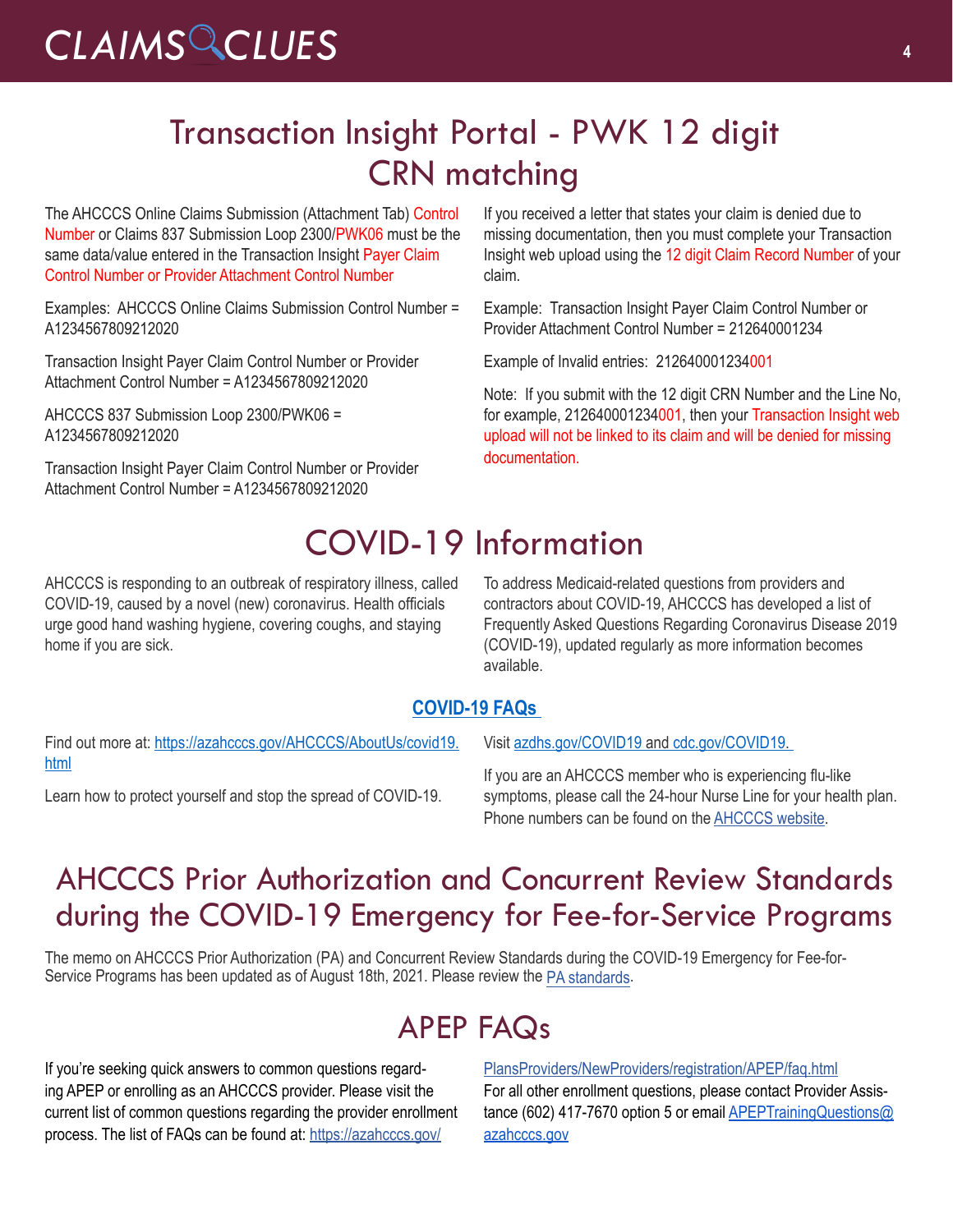### Prior Authorization Updates and Reminders

#### **Continuation of Temporary FFS PA Lift Effective 08/01/21 to Current**

In accordance with the information provided in the Fee For Service Memo dated August 20, 2021, the

effective date for the following changes is 08/01/21:

- Effective 8/1/2021 all non-emergency medical transportation (NEMT) over 100 miles will require prior authorization. All NEMT prior authorization requests must be received prior to the date of service to be considered timely.
- Temporarily waived prior authorization (PA) requirements have been continued for physical health admissions to acute hospitals, long term acute hospitals (LTACs), acute rehab facilities, Nursing Facilities (NFs/SNFs), and Assisted Living Facilities (ALFs).
- Please note that the temporary prior authorization lift does not apply to behavioral health admissions. Authorization requirements remain in place for BH admissions to acute hospitals, residential treatment facilities (RTCs), and behavioral health residential facilities (BHRFs).

#### Behavioral Health Hospital Admission vs Physical Health Hospital Admission for AIHP and/or TRBHA FFS Members

The primary diagnosis (behavioral health vs. physical health) will determine the process used to review inpatient hospital authorization requests for authorization and to reimburse the corresponding claims. The diagnosis type (behavioral health or physical health) on the claim must match the diagnosis type on the authorization requested by the provider for the claim to pay. Providers billing for an inpatient

behavioral health (BH) admission to a hospital must first submit a BH authorization request, which requires submission of an online authorization request to the FFS BH PA area with the applicable BH diagnosis, the required Certificate of Necessity, treatment plan, progress notes, discharge summary, and any other documentation that is requested by the BH PA team to establish

medical necessity for the BH admission and continued stay. See the FFS **[BH PA Criteria](https://www.azahcccs.gov/PlansProviders/FeeForServiceHealthPlans/PriorAuthorization/criteria.html)** webpage for more information on BH PA documentation requirements.

The claim billed for an inpatient BH hospital admission must have a corresponding approved BH authorization on file or it will deny. An authorization for a medical admission (requested with a medical diagnosis) will not correspond with a claim for the same admission that is billed with a BH diagnosis and will deny. An authorization for a BH admission will not correspond with a claim billed for the same admission with a medical diagnosis and will also deny. The servicing provider must determine the admission type (behavioral health or physical health) and is required to submit the request for prior authorization in accordance with the type of claim that they intend to bill. The documentation submitted by the service provider must support the authorization request and claim billed. If this does

not occur, the provider may be required to correct the authorization or claims submission for reimbursement to occur.

Providers billing for a physical health admission to an acute hospital must submit the facility face sheet, history and physical, discharge summary, and any additional documentation requested by the medical PA area to establish medical necessity for the admission. Please note the temporary PA Lift for inpatient physical health admissions. There is no PA requirement for physical health inpatient hospital

admissions during the temporary PA lift. Requests submitted for physical health inpatient hospital authorization requests submitted during the timeframe of the temporary FFS PA Lift will be revoked. Please review the [FFS Memo](https://azahcccs.gov/AHCCCS/Downloads/COVID19/AHCCCSPriorAuthorization.pdf) for effective dates for the temporary FFS PA Lift.

Note: Providers entering a request for an inpatient BH hospital admission must use Event type BI.

Providers entering a request for an inpatient physical health hospital admission must use Event type IP.

For questions regarding PA please contact the PA Line at 602- 417-4400 or 800-433-0425 (outside the Phoenix area).